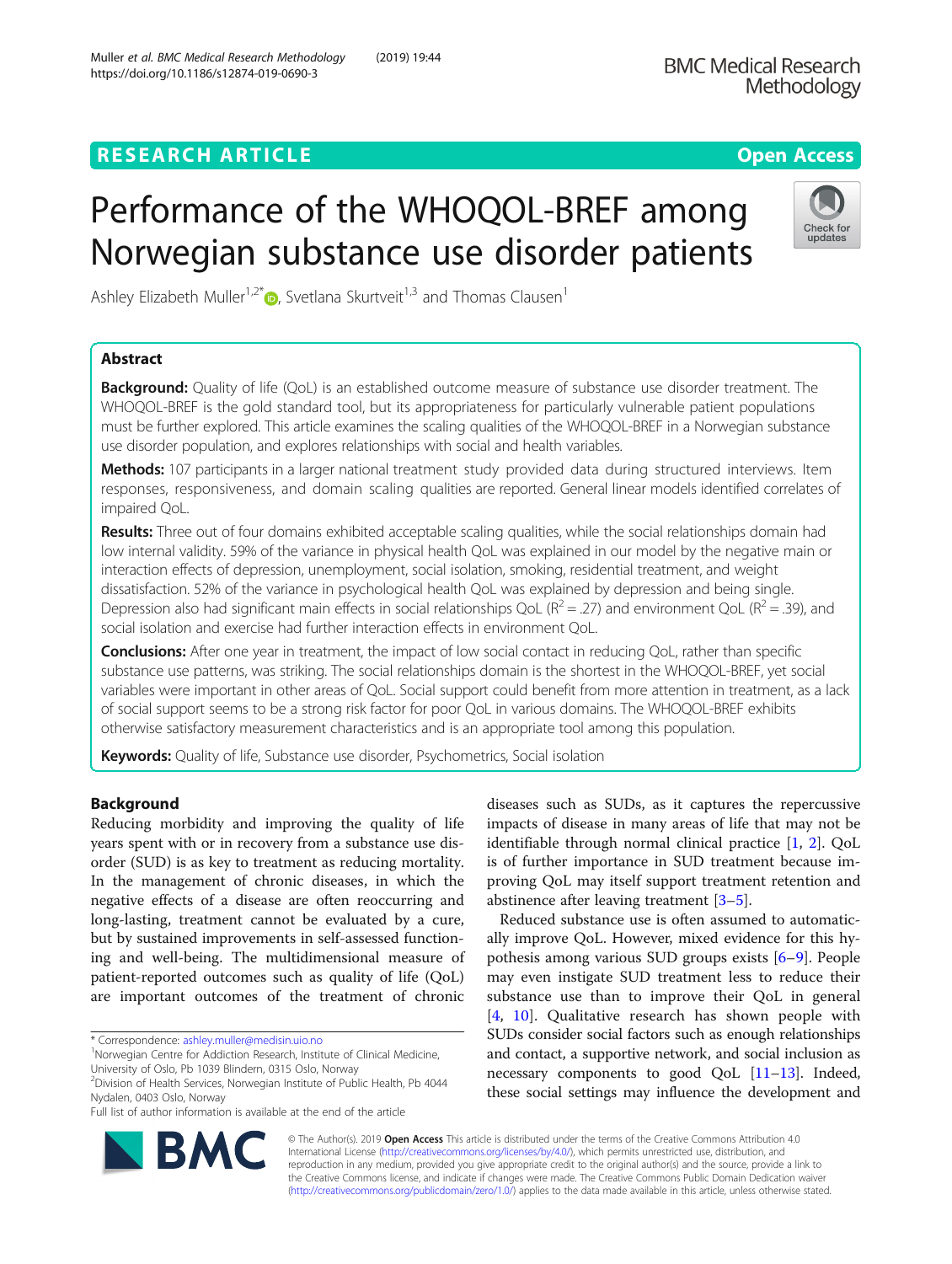Among non-SUD populations, several social determinants have been identified: Pinquart and Sorensen's [[17](#page-7-0)] meta-analysis found that the quality of social relationships among the elderly was the second most important factor in their QoL, following independence. In a cross-sectional study of people with severe mental illness, higher QoL correlated to greater social support, lower internalized and societal stigma, and lower symptom distress [\[18\]](#page-7-0), and in longitudinal studies of people with various mental illnesses, improvements in social integration along with symptom reductions have predicted QoL improvements over time [\[19](#page-7-0)–[21\]](#page-7-0). Sociodemographic factors, age, and gender have not been consistent predictors in these studies.

Overall QoL was reported in the aforementioned studies through single or aggregate scores [\[17](#page-7-0)–[19,](#page-7-0) [21](#page-7-0)]. Instruments can also measure QoL multidimensionally, in which separate domains of respondents' lives are queried and represented through separate domain scores. The gold standard in generic quality of life instruments, the World Health Organization's brief quality of life tool (WHOQOL-BREF), measures four domains of QoL: physical health, psychological health, social relationships, and environment QoL. Strong psychometric properties have been reported internationally [\[22](#page-7-0)] as well as among the general populations of Nordic countries [[23](#page-7-0)–[25](#page-7-0)]. Normative values for this generic instrument allow for the comparison between healthy and clinical groups, such as those with SUD, and to this end, the WHOQOL-BREF has also been validated among opioid maintenance treatment patients [[26](#page-8-0)–[28\]](#page-8-0), a substance-using veteran population [\[29](#page-8-0)], and most recently among an exclusively alcohol-abusing sample [\[30\]](#page-8-0).

Two reviews have concluded that most QoL instruments administered to people with SUD under-prioritize social domains in favour of health domains, and most research on QoL determinants continues to focus on substance use and mental health [\[8,](#page-7-0) [31](#page-8-0)]. Two diseasespecific QoL tools – the Injecting Drug Users Quality of Life Scale [\[32](#page-8-0)] and the Opioid Substitution Treatment Quality of Life scale [[13\]](#page-7-0) – both include a broader focus on social domains, but disease-specific QoL tools cannot provide QoL scores that can be compared to other populations; a recent review discusses further merits of generic measures among opioid users [\[33\]](#page-8-0).

The WHOQOL-BREF may be a preferable generic instrument among SUD populations, given that one of its strengths is the inclusion of a social QoL domain. QoL instruments such as the WHOQOL-BREF, if they are to allow for the subjective evaluation of the effects of SUD

and treatment, must also be feasible and perceived as relevant to respondents. The WHOQOL-BREF has seldom been reported for Norwegian substance users, with a small pilot study being one exception [[34](#page-8-0)]. We wished to explore the acceptability of the WHOQOL-BREF to SUD patients in Norway. We analysed the WHOQOL-BREF's item responses, responsiveness, scaling qualities, and explored the relationships of various health, substance, and social variables to each domain.

# **Methods**

# Participants and procedure

This paper analyses a subsample of a larger study, the Norwegian Cohort of Patients in Opioid Maintenance Treatment and other Drug Treatment study (NorComt), procedures for which have been previously described [[35](#page-8-0)]. Briefly, NorComt consecutively enrolled 548 adults entering SUD treatment (either opioid maintenance treatment [OMT] or medication-free residential treatment) in 21 facilities between 2012 and 2015, with no exclusion criteria. They answered a battery of psychological and substance use questionnaires during structured interviews first when they entered treatment (baseline), by facility staff who had been trained by the research team. One year later (follow-up), the research team administered the same structured interviews to participants. There were again no inclusion criteria, and the interviews were conducted at locations chosen by participants. Sixty-two percent  $(N = 341)$  of the original sample at baseline was followed up with, and those lost to follow-up did not differ in terms of most baseline demographics or substance use indicators [[36\]](#page-8-0).

Ethical approval was granted by the Norwegian Regional Ethics Comittees (ref: 2012/1131/REK) to administer the WHOQOL-BREF to the first 100 participants consecutively interviewed at follow-up in order to assess a different instrument [\[37](#page-8-0)]. One hundred and seven participants ultimately answered the WHOQOL-BREF and were included in this analysis. Written informed consent was obtained from all patients before participation.

# Measures

The structured interview questionnaire was built off of the national Patient Registry Questionnaire, containing demographic variables reported by all hospitals and private contract specialists [\[38](#page-8-0)]. Numerous validated measures were added and are described below.

# WHOQOL-BREF

The World Health Organization's WHOQOL-BREF has been validated in dozens of countries and languages, and among healthy and clinical populations [\[22\]](#page-7-0), and its appropriateness as a generic, multidimensional tool for the SUD population has been highlighted [\[1\]](#page-7-0). The WHOQOL-BREF produces four domain scores from 24 items: a 3-item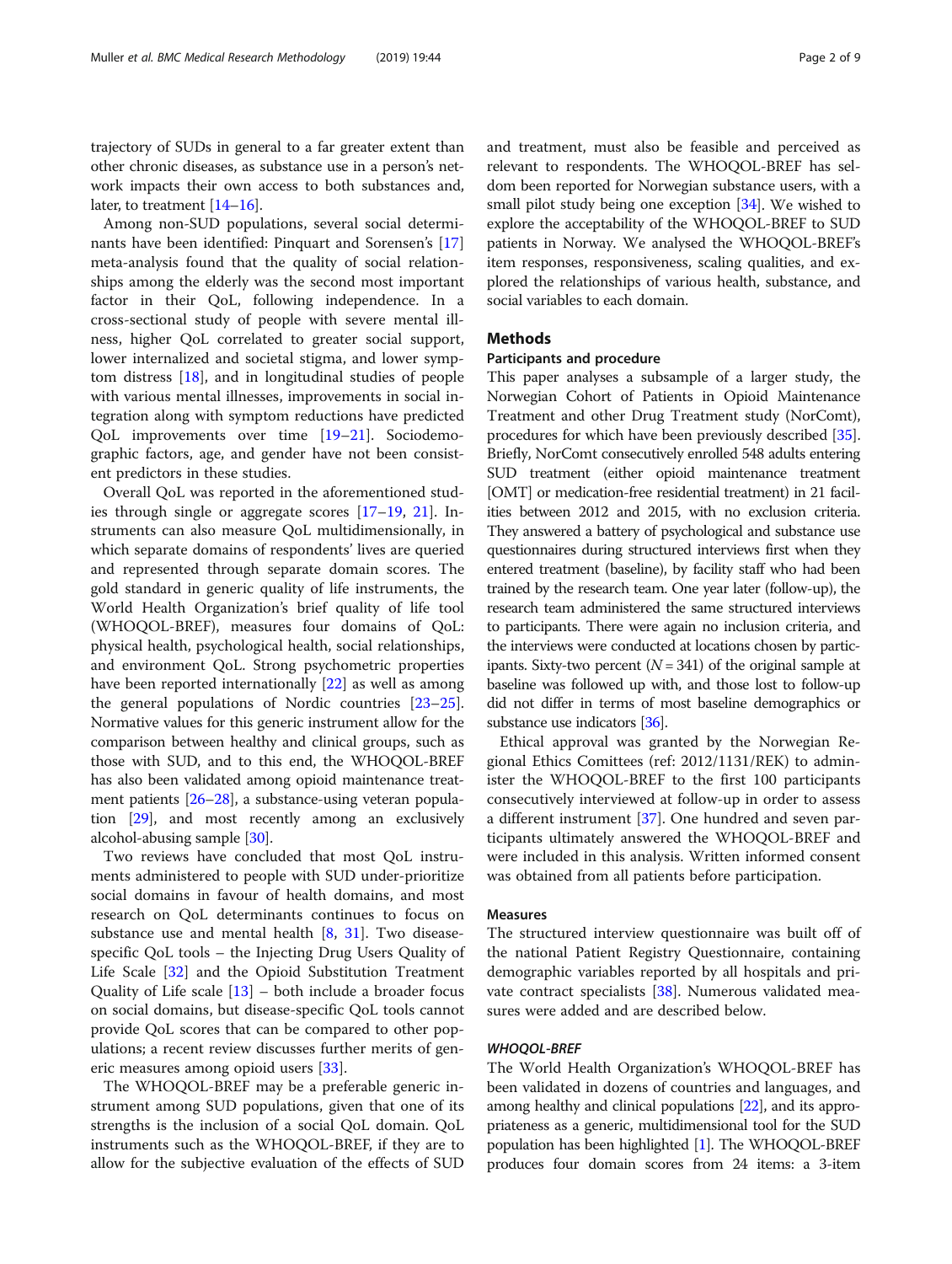"social relationships" domain of QoL, 7-item "physical health" domain, 6-item "psychological health" domain, and 8-item "environment domain". Two additional items measure overall QoL and overall health. The WHOQOL-BREF uses a five-point Likert scale with answers from "very dissatisfied" to "very satisfied", "not at all" to "an extreme amount", and "never" to "always". Transformed domain scores resulted in a 0–100 scale in which higher scores indicate higher QoL [[39](#page-8-0)].

# Demographic, substance, and health measures

Demographic variables included civil status ("single" or "married/partnered"), unemployment, and educational attainment of primary school or less. Substance use was measured by the substance profile from the EuropASI, which collects individuals' four most commonly used illicit substances/unprescribed medications in the past six months [\[40](#page-8-0)]. Dichotomized variables represented whether a substance or medication was reported as one of a participant's most commonly used; each participant could therefore be categorized as a user of up to four substances. Anxiety or depression warranting clinical attention were indicated by scores above 1.0 on the HSCL-25's 10-item anxiety subscale and the 15-item depression subscale, respectively, each measured on a 0–4 scale [\[41](#page-8-0)]. No participant was missing more than one item per subscale, and missing items were excluded in the calculation of the mean subscales.

Those who reported at least one chronic somatic disease, e.g. coronary heart disease, diabetes, or hepatitis C, were analysed as a "chronic disease" group. Participants also self-reported smoking, using smokeless tobacco, exercising regularly in the past six months (using their own definition of exercise) and dis/satisfaction with their current weight; these variables were chosen based on associations found at baseline with low QoL [[42\]](#page-8-0). Participants were categorized based on their entry at the beginning of the study into eithert OMT or medication-free residential treatment.

Finally, participants answered a social network question from the EuropASI, "with whom do you spend most of your free time?" Answers included "alone", indicating social isolation, "with substance-using family/friends", or "with substance-free family/friends". This question was used as a three-category variable as well as dichotomized into a social isolation variable. Living situation was also collected in another variable and was reported as "alone", "with partner/family", or "with friends/others".

# Analysis

The scaling qualities of the WHOQOL-BREF's four domains are described, including internal validity and item-total statistics. The responsiveness of certain items in the WHOQOL-BREF to similar clinical/objective variables describing the sample are reported using Mann-Whitney U tests. To determine which of the variables collected were associated with each domain of quality of life and to what extent they could explain the domains' variances, a general linear model was created for each domain. Domain scores were dependent variables, and independent variables were those demonstrating significant bivariate associations to each domain, tested using the Kruskal-Wallis test. HSCL-25 anxiety and depression subscores were significantly associated with each domain, and in order not to lose information in the analysis by dichotomizing them using the 1.0 cut-off score, the scores themselves were added as covariates in each adjusted model. Age was correlated with the physical health domain, and was added as a covariate only in this domain's adjusted model. Two-way interactions were requested between all independent variables, which were included stepwise at  $p < 0.05$ . Model fit was reported by adjusted  $\mathbb{R}^2$ . All statistics were conducted in SPSS version 22.

# Results

# Participants' characteristics

Table [1](#page-3-0) displays the demographic, substance, health, and social variables of the 107 participants included in this analysis.

34% of participants were women, and the mean age was  $34.3$  (*SD* = 9.6). The majority were single, had a primary education or lower, and were unemployed. Sixty-five participants had entered into OMT (60.7%) and 42 had begun residential treatment (39.3%) at study inclusion. When interviewed again at follow-up, 19.9% were no longer in treatment, 22.9% were in residential treatment, 43.8% were in OMT, and the 14.3% were receiving non-OMT outpatient treatment. Half (49.0%) reported polysubstance use in the past 6 months, while 19.6% reported only one substance, and 34.6% reported none (excluding prescribed medication users). Participants reported their four most frequently used substances in this time period from an exhaustive list, and cannabis was the most common (reported by 42.1%), followed by amphetamines (29.9%), alcohol (25.2%), unprescribed benzodiazepines (20.6%), and heroin (17.8%). One fourth (25.5%) had injected within the past 4 weeks.

Two-thirds reported at least one chronic somatic disease (66.4%), while nearly 60% reported symptoms of clinical anxiety or clinical depression, and half had received professional psychiatric services in the past year. Half were dissatisfied with their weight. While most smoked cigarettes (84.1%) and one third used smokeless tobacco (34.3%), exercising was also common (64.5%). Finally, 18.7% reported being socially isolated, while half (55.5%) said their social network was abstinent, and 26.2% had a substance-using network. Most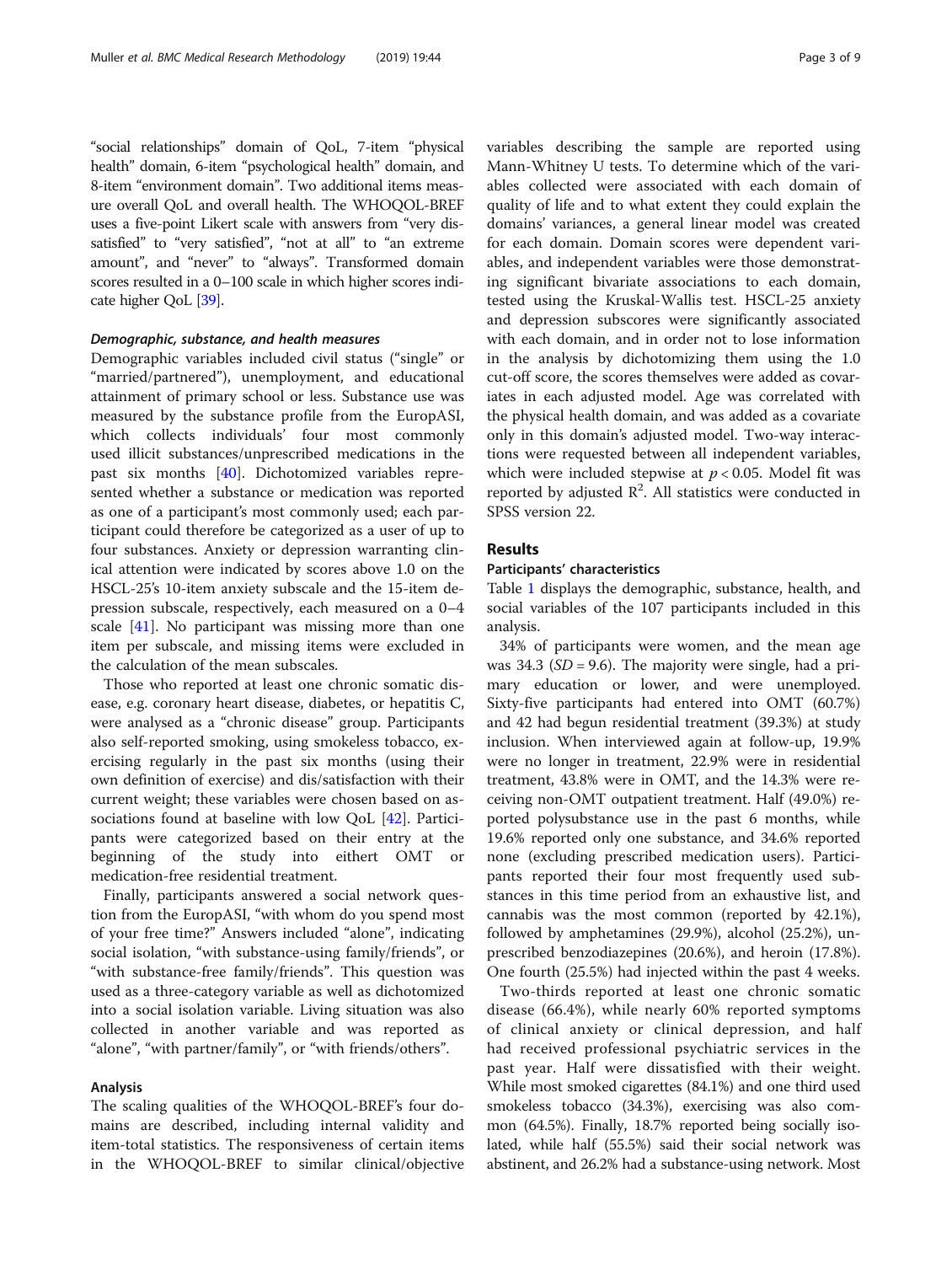<span id="page-3-0"></span>Table 1 Characteristics of 107 participants followed up with in the NorComt study

|                                                  | n (%)      |
|--------------------------------------------------|------------|
| Demographics                                     |            |
| Age (mean, SD)                                   | 35.3 (9.6) |
| Women                                            | 36 (33.6)  |
| Single                                           | 78 (77.2)  |
| Primary education or less                        | 61 (57.0)  |
| Unemployed                                       | 76 (71.0)  |
| Substance-related variables                      |            |
| No substance use                                 | 27 (34.6)  |
| Polysubstance user                               | 49 (49.0)  |
| Substances                                       |            |
| Cannabis                                         | 45 (42.1)  |
| Amphetamines                                     | 32 (29.9)  |
| Alcohol                                          | 27 (25.2)  |
| Unprescribed benzodiazepines                     | 22 (20.6)  |
| Heroin/opium                                     | 19 (17.8)  |
| Ecstasy, LSD                                     | 3(2.8)     |
| Cocaine                                          | 2 (1.9)    |
| Other central stimulants or addictive substances | 1(0.9)     |
| Crack, solvents, or denatured alcohol            | 0          |
| Injected within past four weeks                  | 25 (25.5)  |
| Current SUD treatment                            |            |
| OMT                                              | 46 (43.8)  |
| Residential                                      | 24 (22.9)  |
| Outpatient (without OMT)                         | 15 (14.3)  |
| None                                             | 20 (19.9)  |
| Health variables                                 |            |
| Chronic somatic disease                          | 71 (66.4)  |
| Clinical anxiety symptoms                        | 61 (57.0)  |
| Clinical depression symptoms                     | 60 (56.1)  |
| Received psychiatric services, past year         | 55 (50.9)  |
| Exercise                                         | 69 (64.5)  |
| Dissatisfied with weight                         | 53 (49.5)  |
| Smoke cigarettes                                 | 90 (84.1)  |
| Use smokeless tobacco                            | 36 (34.3)  |
| Social variables                                 |            |
| Social network                                   |            |
| Abstinent                                        | 59 (55.1)  |
| Substance-using                                  | 28 (26.2)  |
| No network                                       | 20 (18.7)  |
| Living situation                                 |            |
| With partner/family                              | 33 (30.8)  |
| Friends or others                                | 13 (12.1)  |
| Alone                                            | 61 (57.0)  |

SUD substance use disorder

OMT Opioid maintenance treatment

Participants followed up with in this sub-study were a majority men, single, and unemployed. Most lived alone, had an abstinent social network, and exhibited symptoms of clinical anxiety or depression

participants lived alone (57.0%), one third with a partner or family (30.8%), and 12.1% with friends or others.

#### WHOQOL-BREF item responses and responsiveness

There were few skipped or missing data overall in the WHOQOL-BREF. 99.8% of the items were answered; only five participants (4.6%) had any missing data, and each participant skipped no more than one item. The item "how satisfied are you with your sex life?" was missing for four of these participants, all of whom reported being single. The fifth participant did not answer the item "how satisfied are you with the support you get from your friends?", although did not report being isolated.

No ceiling or floor effects were identified for any of the items. The most skewed item was in the physical health QoL domain, "to what extent do you feel that physical pain prevents you from doing what you need to do?" 51% of respondents selected the most impaired response, "an extreme amount", and in decreasing proportions towards the least impaired response, "not at all", selected by only 4%. Another item in this domain, "How much do you need any medical treatment to function in your daily life?" had a U-shape, with nearly equal proportions answering the two extremes: 28% "not at all" and 26% "an extreme amount".

The responsiveness of several items in the WHOQOL-BREF to convergent objective variables was promising. The item, "How much do you need any medical treatment to function in your daily life?" successfully distinguished between those currently in opioid maintenance treatment and those not,  $p < 0.001$ . Similarly, "How often do you have negative feelings such as blue mood, despair, anxiety, depression?" distinguished between those with symptoms of clinical depression ( $p < 0.001$ ), clinical anxiety ( $p < 0.001$ ), and who had received psychiatric services in the past year ( $p = 0.014$ ). Unemployment status was distinguished by responses to the item, "How satisfied are you with your capacity for work?"  $(p < 0.001)$ . "Are you able to accept your bodily appearance?" distinguished between those were satisfied with their weight versus dissatisfied ( $p = 0.017$ ).

Finally, two items are included in the WHOQOL-BREF which do not contribute to domain scores. An item asking for an overall rating of QoL was answered "very poor" by 0.9%, "poor" by 13.1%, "neither good nor poor" by 34.6%, "good" by 36.4%, and "very good" by 15.0%. In response to "how satisfied are you with your health?", 2.8% answered "very dissatisfied", 18.7% "dissatisfied", 31.8% "neither satisfied nor dissatisfied", "37.4%" "satisfied", and 9.3% "very satisfied".

# Scaling qualities

Table [2](#page-4-0) displays scaling qualities of the WHOQOL-BREF. The physical health domain had the lowest mean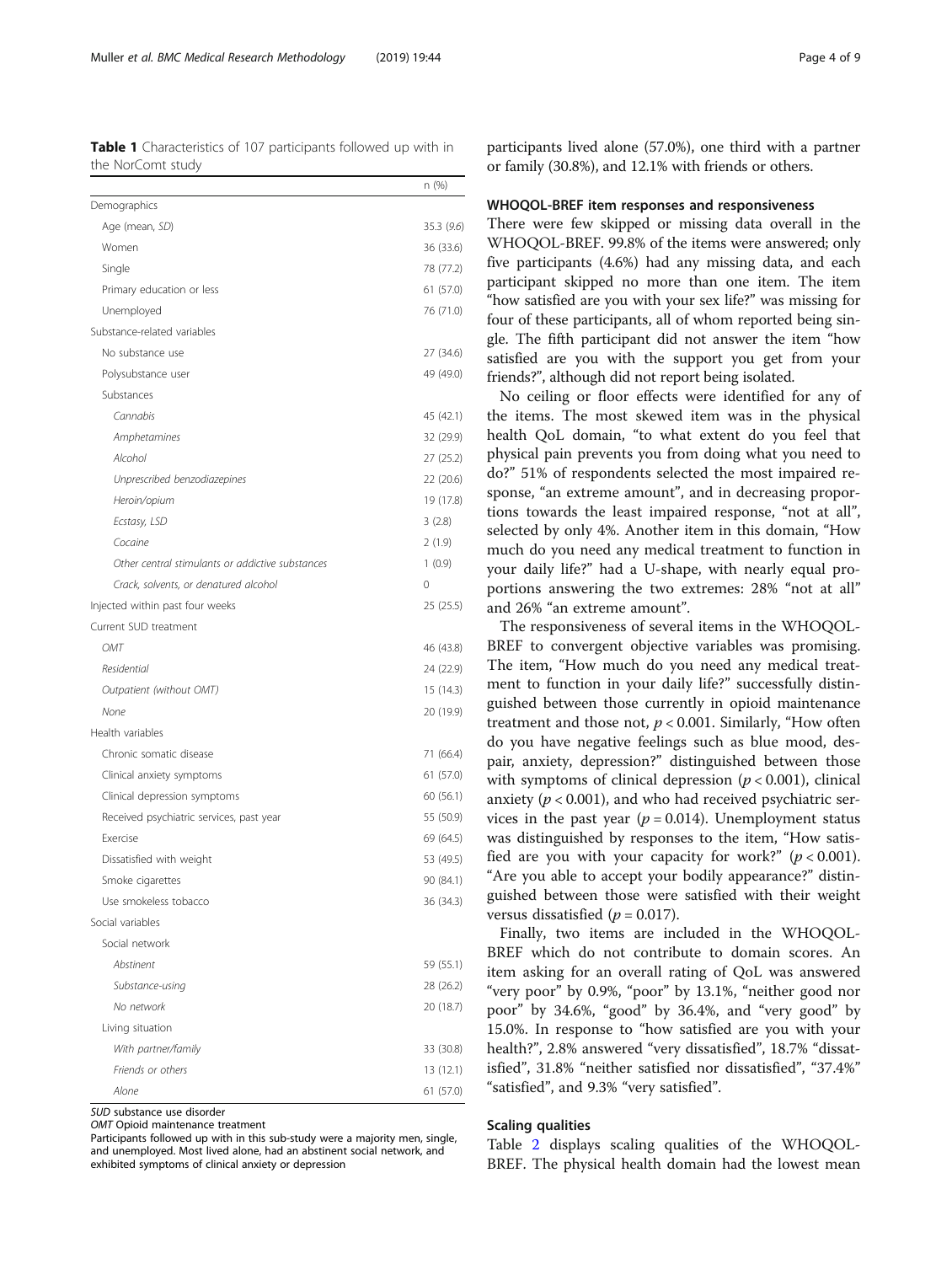|                                            | Physical health QoL<br>$(N = 107)$ | Psychological health QoL<br>$(N = 107)$ | Social relation-ships QoL<br>$(N = 102)$ | Environment OoL<br>$(N = 107)$ |
|--------------------------------------------|------------------------------------|-----------------------------------------|------------------------------------------|--------------------------------|
| Mean (SD)                                  | 44.87 (16.98)                      | 54.60 (17.11)                           | 62.34 (18.50)                            | 57.29 (16.82)                  |
| Median (IQR)                               | 46.43 (17.83-17.03)                | 54.41 (33.57-75.25)                     | 58.33 (33.33-83.33)                      | 56.25 (33.60-78.90)            |
| Range                                      | $3.6 - 82.1$                       | $16.67 - 100$                           | $8.33 - 100$                             | $25 - 96.88$                   |
| $\subset$                                  | 41.59-48.10                        | 51.32-57.87                             | 58.70-65.97                              | 54.06-60.51                    |
| Kurtosis (SE)                              | $-0.27(0.46)$                      | 0.26(0.46)                              | 0.14(0.47)                               | $-0.73(0.46)$                  |
| Skewness (SE)                              | $-0.29(0.23)$                      | 0.25(0.23)                              | $-0.19(0.24)$                            | 0.16(0.23)                     |
| Significant test of normality <sup>a</sup> | $p = 0.037$                        | $p = 0.004$                             | p < 0.001                                | $p = 0.024$                    |
| Cronbach's alpha                           | 0.763                              | 0.792                                   | 0.541                                    | 0.762                          |

<span id="page-4-0"></span>Table 2 Scaling qualities of the WHOQOL-BREF domains

<sup>a</sup>One-Sample Kolmogorov-Smirnov Tests. QoL quality of life, IQR interquartile range, SE standard error

Physical health, psychological health, and environment QoL domains of the WHOQOL-BREF exhibited satisfactory scaling qualities among a substance use disorder treatment population

(45) and median (46) as well as the smallest range (4–82). The social relationships domain was scored the highest (mean: 62, median: 58), a larger range (8–100), and the most normal and symmetric distribution among the domains. Psychological health and environment domains had similar means (55 and 57, respectively).

Cronbach's alpha was acceptable for the physical health QoL (0.763), psychological health QoL (0.792), and environment QoL (0.762), but lower for social relationships QoL, (0.541). Reliability analysis suggested all items were worthy of retention. All items had acceptable corrected item-total correlation, greater than 0.3 and up to 0.7, with their respective domain scores. The four domain scores correlated moderately to strongly with one another, with correlation coefficients, displayed in Table 3.

# Correlates of impaired QoL

# Physical health QoL domain

The following groups differed in their physical health QoL scores, on a 0-100 scale  $(p < 0.05)$ : participants who were unemployed (40.5), smoked (43.4), physically inactive (36.1), and socially isolated (32.1) reported lower scores than those who were employed (55.6), nonsmokers (52.7), physically active (49.7), and were not socially isolated (47.1), respectively. In addition, participants who were dissatisfied with their weight reported worse physical health QoL (39.9) than those who evaluated their weight as appropriate (49.7). Lower scores

|                      | Physical health   | Psychological<br>health | Social<br>relationships |
|----------------------|-------------------|-------------------------|-------------------------|
| Psychological health | .533 <sup>a</sup> |                         |                         |
| Social relationships | .506 <sup>a</sup> | .553 <sup>a</sup>       |                         |
| Environment          | 553 <sup>a</sup>  | 503 <sup>a</sup>        | 472 <sup>d</sup>        |

Numbers are Sphearman's rho. <sup>a</sup>Correlation is significant at the 0.01 level (2-tailed) The four domains of the WHOQOL-BREF correlated moderately to strongly with one another

were also reported by those who used benzodiazepines (40.3) than those who did not (47.7), and by participants in the OMT cohort (42.9) instead of residential treatment (57.1).

In an adjusted model containing these variables (Table 2), depression and unemployment had significant main effects on physical health QoL. An increase in the HSCL-25 depression score and unemployment reduced this domain by 8.0 points, and unemployment reduced this domain score by 26.9 points. Social isolation did not have a significant main effect, but several interaction effects including social isolation did. The interaction between social isolation and smoking lowered one's score by 32.4 points. The interaction between social isolation and entering the study in residential treatment as opposed to OMT lowered this score by 20.2 points, and the interaction between social isolation and weight dissatisfaction lowered this score by 16.6 points. This model accounted for 59.0% of the variance.

# Psychological health QoL domain

Bivariate analyses showed that participants who were partnered or married instead of single reported higher psychological health QoL (60.4 compared to 52.1), as well as those who lived with a partner or family (60.3) instead of alone (52.2) or with friends or others (51.5).

In an adjusted model with these variables (Table [4](#page-5-0)), living situation has no main effect or interaction effect, but there were significant main effects of depression and being single. An increase in the HSCL-25 depression score corresponds to a decrease in 11.9 points in psychological health QoL, and being single instead of partnered/married reduces this score by 9.4 points. This model explains 52.4% of the variance.

# Social relationships QoL domain

Those who reported social isolation reported lower social relationships QoL (54.8) than those not isolated (64.1).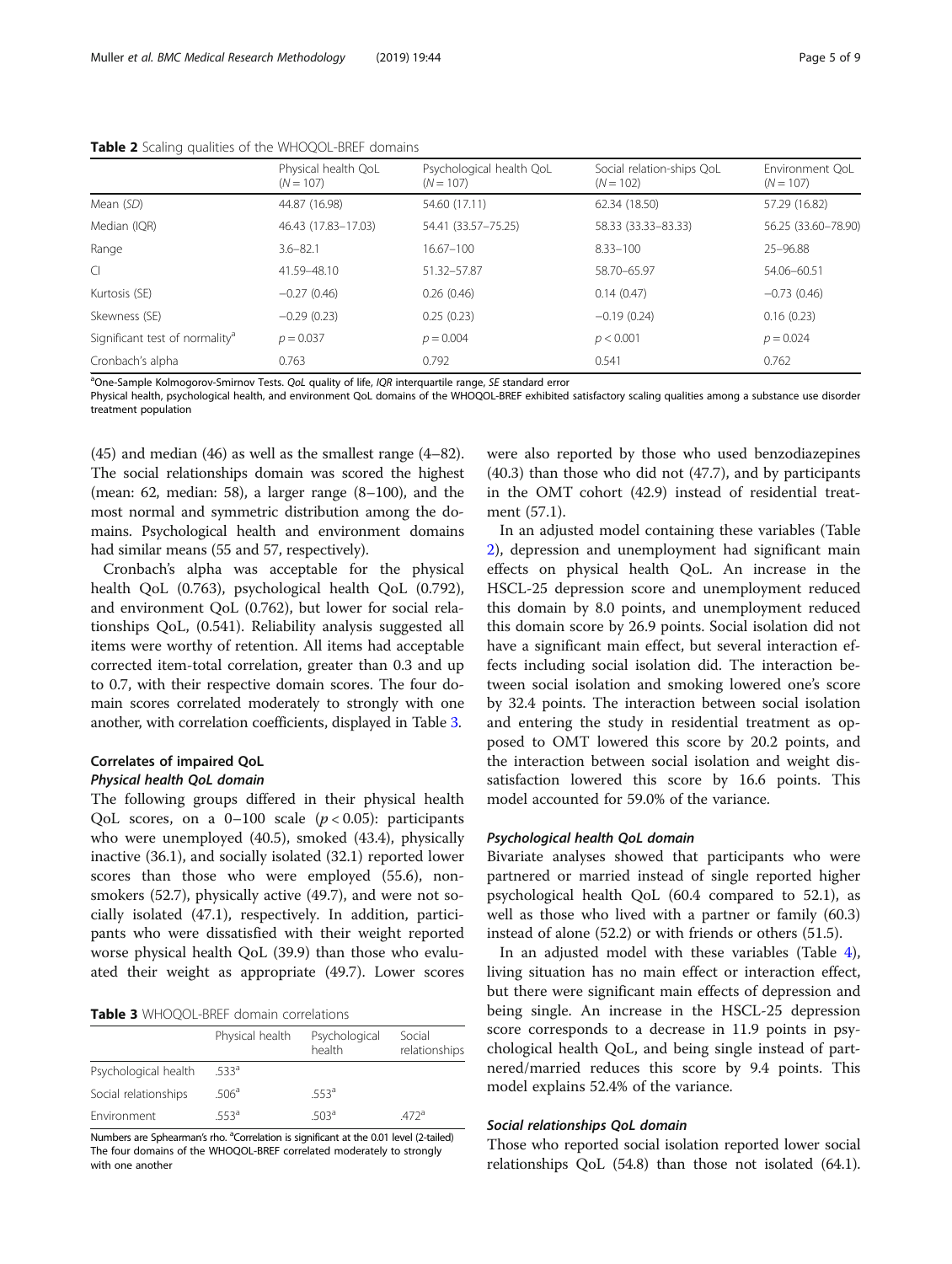<span id="page-5-0"></span>Table 4 Adjusted models explaining variance in WHOQOL-BREF domains

| Variables with significant main<br>effects or interaction effects | ß       | р       | $R^2$ |  |
|-------------------------------------------------------------------|---------|---------|-------|--|
| Physical health QoL <sup>a</sup>                                  |         |         |       |  |
| Depression score                                                  | $-8.0$  | 0.001   |       |  |
| Unemployment                                                      | $-26.9$ | 0.048   |       |  |
| Social isolation * smoking                                        | $-32.4$ | 0.040   |       |  |
| Social isolation * residential treatment                          | $-20.2$ | 0.034   |       |  |
| Social isolation * weight dissatisfaction                         | $-16.6$ | 0.026   |       |  |
| Psychological health QoL <sup>b</sup>                             |         |         | 0.524 |  |
| Depression score                                                  | $-11.9$ | < 0.001 |       |  |
| Single                                                            | $-9.4$  | 0.037   |       |  |
| Social relationships QoL <sup>c</sup>                             |         |         | 0.271 |  |
| Depression score                                                  | $-14.3$ | 0.001   |       |  |
| Environment QoL <sup>d</sup>                                      |         |         | 0.386 |  |
| Depression score                                                  | $-7.2$  | 0.043   |       |  |
| Social isolation * no cannabis                                    | $-27.0$ | 0.036   |       |  |
| Social isolation * exercise                                       | $-19.6$ | 0.004   |       |  |
| Exercise * no amphetamines                                        | $+26.8$ | 0.003   |       |  |

QoL Quality of life

Not significant in adjusted models, after stepwise inclusion: <sup>a</sup>unemployment, smoking, physical inactivity, weight dissatisfaction, benzodiazepine use, opioid maintenance treatment cohort. <sup>b</sup>partner status, living situation. <sup>c</sup>social isolation. <sup>d</sup>employment, psychiatric services received, social isolation, chronic disease, physical activity, polysubstance use, cannabis use, amphetamine use Depression and social factors, rather than the direct effects of substance use or severity, explained most of the variance of the physical health and psychological health QoL domains of the WHOQOL-BREF

This was the only variable with a significant correlation to social relationships QoL.

In the adjusted model (Table 4), only depression had a significant main effect on domain scores. An increase in depression scores resulted in a 14-point decrease in social relationships QoL domain. There was also a trend for a negative effect of social isolation. This model explains only 27.1% of the combined variance of QoL scores.

# Environment QoL domain

The environment QoL domain had the most variables with significant bivariate associations: lower environment QoL was reported by those who were unemployed (53.8) compared to employed (65.7), had not received psychiatric services in the past year (54.0) compared to those who had (60.4), were socially isolated (46.2) instead of having a network (59.8), had a chronic disease (54.7) instead of none (62.4), were physically inactive (50.0) instead of active (60.6), were polysubstance users (50.2) compared to single-substance users (60.8) or substance-free/prescribed-only substance users (64.6), consumed cannabis (51.8) instead of no cannabis (61.2), and consumed amphetamines (46.8) instead of no amphetamines (61.8).

In the adjusted model (Table 4), an increase in the HSCL-25 depression score reduced the environment QoL domain by 7.2 points. There was also an interaction effect of exercising and not consuming amphetamines, improving environment QoL by 26.8 points. Social isolation did not have a significant main effect, but had a negative interaction effect with several other variables. The interaction effect of being socially isolated and not consuming cannabis reduced this domain score by 27.0 points, while being socially isolated and exercising reduced this domains core by 19.6 points. There was also a trend for the interaction effect of social isolation and having a chronic disease to decrease environment QoL. This model accounted for 38.6% of the variance of environment QoL.

# **Discussion**

In the first such analysis of the WHOQOL-BREF in Norway, lacking regular (reported) social contact had a strong negative effect on numerous dimensions of QoL of 107 participants in a substance use disorder treatment study. Along with depression, social factors were more important than direct effects of substance use or of severity indicators. The WHOQOL-BREF exhibited satisfactory scaling qualities and user acceptability and is therefore overall considered a useful tool among this population, but its social relationships domain needs further investigation. We recommend that the social lives of people with SUD receive more attention in future QoL instrument development and in treatment.

The poor QoL reported by this sample is in line with a larger body of research on SUD populations [[7,](#page-7-0) [43,](#page-8-0) [44](#page-8-0)]. Of novelty in this analysis is our exploration of social contributors to QoL. This sample reported concerningly low levels of social contact and engagement, with 18% reporting being isolated, 57% living alone, 77% without a partner, and 71% disconnected from both the labour market and educational system. A qualitative study of OMT patients in Belgium reported a similar paucity of social contact, and patients linked their lack of daily activities to feeling alone and without emotional support [[45\]](#page-8-0). The effects of such social disengagement in our sample extended beyond the social relationships QoL domain, and low social contact had negative interaction effects in every other domain. Social isolation appears so detrimental to well-being that it overrode the positive effect of exercising in the environment QoL domain. The environment domain may also indicate social inclusion, as it measures aspects such as access to social care and participation in leisure activities. This sample reported slightly lower environment QoL than social relationships QoL.

Other negative health-related variables such as smoking and being dissatisfied with one's weight, in tandem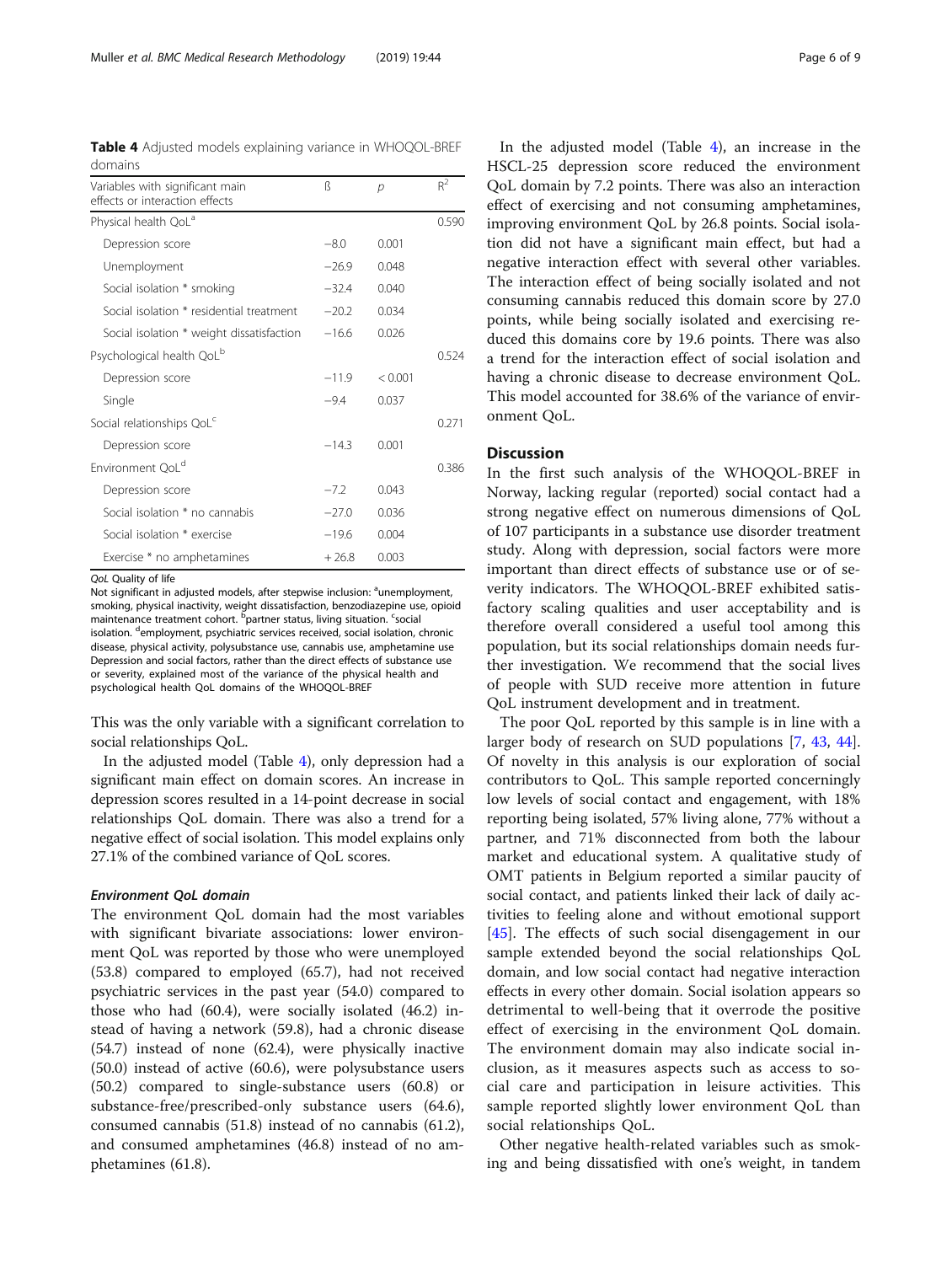with social isolation, reduced the physical health QoL domain. Smoking and weight dissatisfaction are common among people in SUD treatment [[46](#page-8-0)–[48](#page-8-0)], which is particularly concerning given evidence that smoking cessation is associated with higher rates of long-term abstinence from other substances [[49](#page-8-0)], yet is not standardly integrated into treatment programs [\[50](#page-8-0)]. More than half of the sample reported symptoms of clinical depression, which was a component of poorer QoL in every domain, in alignment with extensive international [\[7,](#page-7-0) [8](#page-7-0), [51](#page-8-0)], Scandinavian [[46\]](#page-8-0), and Norwegian research [\[52\]](#page-8-0) reporting mental health as a factor in QoL among SUD populations. We found no correlation between active substance use or treatment variables to the physical health, psychological health or social relationships domains of QoL, contributing to existing mixed evidence of these relationships among people with SUD [[6](#page-7-0)–[9,](#page-7-0) [53,](#page-8-0) [54\]](#page-8-0). The environment QoL domain was most responsive to substance use variables in bivariate analyses and to a lesser extent in the adjusted model, and the validity of this domain may be higher for people in active substance-using phases than for those in other populations.

Many of the components of poor QoL seen in this analysis can be addressed in treatment. When depression is addressed, symptoms can improve significantly and their corresponding treatment barriers alleviated [\[55](#page-8-0)]. Similarly, lifestyle interventions among SUD populations have been successfully implemented to reduce smoking and encourage other health-promoting behaviours such as healthy eating, sleep hygiene, and exercise [\[46](#page-8-0), [56](#page-8-0)– [58\]](#page-8-0). Social contact itself can support healthy behavioural change, as reported in a recent qualitative analysis of alcohol treatment patients who dropped out of an ex-ercise intervention [\[59](#page-8-0)]. These results suggest that in addition to mental health and exercise, specific interventions aiming at improving social contact should also be a focus during treatment.

Social isolation was operationalized through answering the question, "with whom do you spend most of your free time?" with "mostly alone". Patients may have responded differently had they been asked directly if they were isolated. Being mostly alone could be a temporary situation resulting from a recent change in social situation, such as loss of a job or a partner, or following relocation. It could also be an intentional technique utilized by those who would otherwise only have substance-using people around them, as described in previous qualitative studies [[60](#page-8-0)–[62\]](#page-8-0) At the same time, people in recovery have also reported loneliness as an instigator for relapse [\[63](#page-8-0), [64](#page-8-0)]. As Mau et al. [[65](#page-8-0)] have recently discussed, while the agency of people with SUD in negotiating their own loneliness and isolation should be acknowledged, "loneliness should not be clinically accepted as a requirement or side-effect of recovery in the long-term" (p.12).

The WHOQOL-BREF performed well as a whole, with the exception of the social relationships domain. Expected social variables such as isolation or relationship status did not explain observed variance in this domain, and in fact, our model did not adequately explain variance. Most likely, the three questions that comprise this domain – how satisfied are you with your personal relationships, support from friends, and sex life? – are simply too few, and should be supplemented with items from the larger WHOQOL-100 instrument. The negative interaction effects of low social contact on almost all domains, along with the low internal consistency of the social relationships domain, underscore the need for QoL tools to capture the social lives of people with SUD and likely other marginalised groups, but the importance of social factors is belied by the size of this domain in the WHOQOL-BREF. This may require the development of a new generic QoL tool with a greater focus on social QoL.

The heterogeneity of this sample – including users of different substances and having entered different treatment modalities – is a strength of this study, as the SUD population itself is diverse. Nevertheless, this sample was relatively small, prohibiting stratified analyses such as by gender. No gender differences in QoL were found in previous analyses from the larger study from which this sample was drawn  $[42, 66]$  $[42, 66]$  $[42, 66]$  $[42, 66]$  $[42, 66]$ , but there may be a gender aspect to social networks and contact, and it is worth exploring this further. Another limitation is that the larger study did not utilize a random sampling design, limiting generalizability of the study's and of this sample's characteristics to the Norwegian patient population. While this analysis is therefore less capable of providing specific prevalence rates, the correlations found between QoL, exercise, and social contact seem stable, as they were also found in analysis of the larger study at baseline [[42\]](#page-8-0) and follow-up [[66\]](#page-8-0).

# Conclusion

The WHOQOL-BREF is a short, valid measure of QoL among a SUD treatment population and exhibited acceptable scaling properties and item discrimination. More attention to the social relationships domain is required, however, and better information may be collected through additional questions/developments. The negative effect of low social contact with other variables was seen in every domain of QoL, and treatment providers should monitor the contact patients report when they enter treatment, during treatment, and at discharge. Addressing the quality and functionality of the social contact and support that patients have may be an important part of intake and future treatment processes, in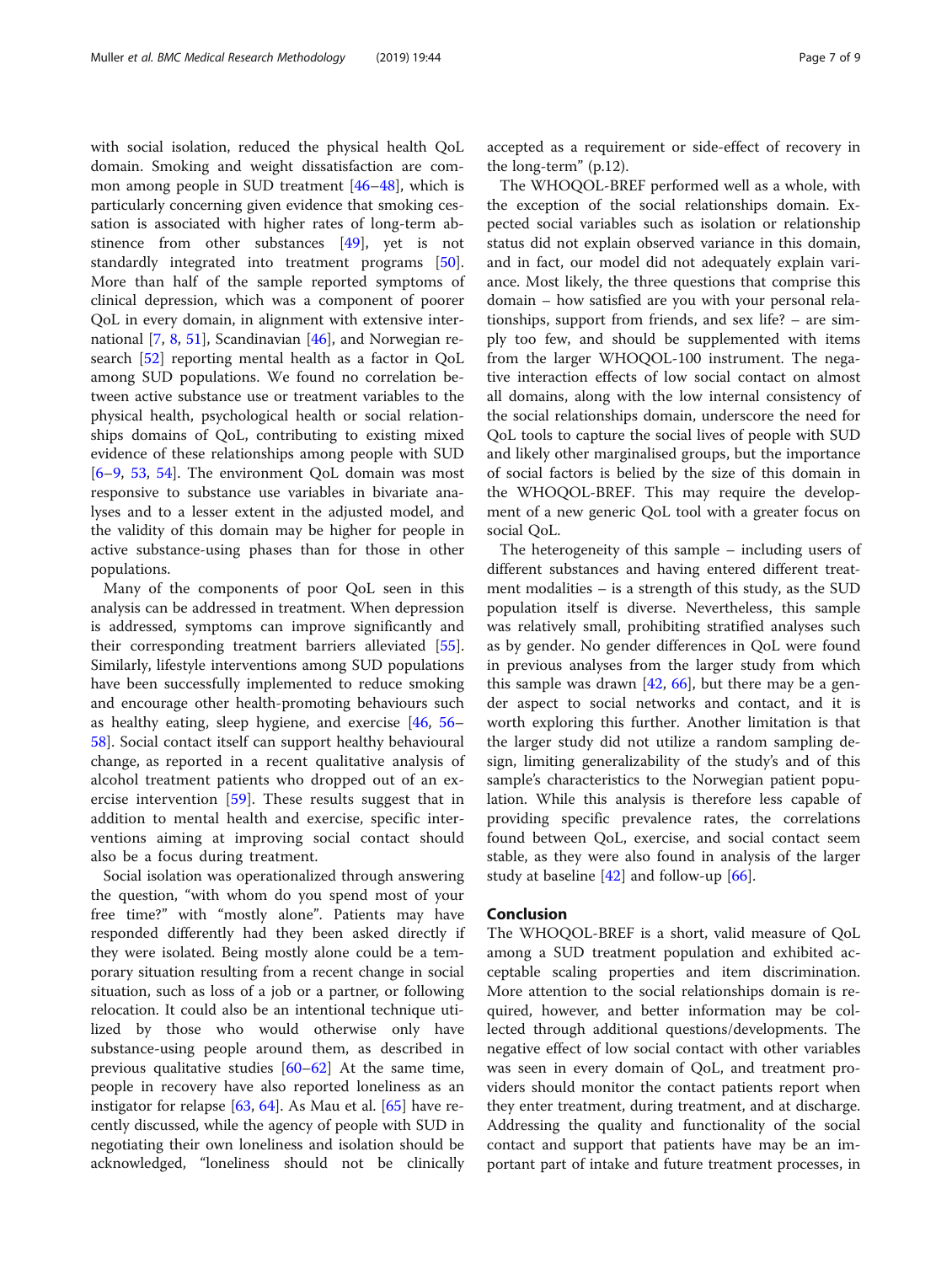<span id="page-7-0"></span>order to best support patients' engagement with people supportive to their recovery. These findings may also be relevant for other patient groups with high rates of isolation, and a focus on increasing social contact may be an important element to add to the health care of marginalized populations.

# Abbreviations

NorComt: Norwegian Cohort of Patients in Opioid Maintenance Treatment and other Drug Treatment study; QoL: Quality of life; SUD: Substance use disorder; WHOQOL-BREF: World Health Organization's Quality of Life Brief assessment

#### Acknowledgements

The authors wish to thank NorComt participants for their willingness to contribute to this sub-study, as well as Ingeborg Skjærvø for her contributions in data collection and cleaning.

#### Funding

This study was funded by the Norwegian Centre for Addiction Research.

#### Availability of data and materials

Data is not yet available due to ongoing analyses.

# Authors' contributions

AEM collected participant data, performed the statistical analysis, and drafted the paper. SS participated in the statistical analysis, discussion of the paper, and writing up. TC was the project manager for the study and participated in the statistical analysis, discussion of the paper, and writing up. All authors read and approved the final manuscript.

#### Authors' information

Dr. Muller specializes in assessing the quality of life and other patient-reported outcomes of marginalized populations. Dr. Skurtveit is a pharmacoepidemiologist and works with countries across Europe to identify emerging trends of problematic opioid use. Dr. Clausen leads the Norwegian Centre for Addiction Research and advises the EMCDDA and WHO on issues of substance use and healthy ageing.

#### Ethics approval and consent to participate

The Norwegian Regional Ethics Committee approved the study (ref: 2012/ 1131/REK). Written informed consent was obtained from all individual participants prior to inclusion into the study.

# Consent for publication

Not applicable.

#### Competing interests

The authors declare that they have no competing interests.

# Publisher's Note

Springer Nature remains neutral with regard to jurisdictional claims in published maps and institutional affiliations.

#### Author details

<sup>1</sup>Norwegian Centre for Addiction Research, Institute of Clinical Medicine, University of Oslo, Pb 1039 Blindern, 0315 Oslo, Norway. <sup>2</sup>Division of Health Services, Norwegian Institute of Public Health, Pb 4044 Nydalen, 0403 Oslo, Norway. <sup>3</sup>Department of Mental Disorders, Norwegian Institute of Public Heath, Pb 4044 Nydalen, 0403 Oslo, Norway.

# Received: 15 June 2018 Accepted: 22 February 2019<br>Published online: 04 March 2019

### References

- 1. Laudet AB. The case for considering quality of life in addiction research and clinical practice. Addiction science & clinical practice. 2011;6(1):44–55.
- 2. Monroe AK, Jabour SM, Peña S, Keruly JC, Moore RD, Chander G, Riekert KA. A qualitative study examining the benefits and challenges of incorporating

patient-reported outcome substance use and mental health questionnaires into clinical practice to improve outcomes on the HIV care continuum. BMC Health Serv Res. 2018;18(1):1–10.

- 3. Best D, Savic M, Beckwith M, Honor S, Karpusheff J, Lubman DI. The role of abstinence and activity in the quality of life of drug users engaged in treatment. J Subst Abus Treat. 2013;45(3):273–9.
- 4. Laudet AB, Becker JB, White WL. Don't Wanna go through that madness no more: quality of life satisfaction as predictor of sustained remission from illicit drug misuse. Subst Use Misuse. 2009;44(2):227–52.
- 5. Laudet AB, Stanick V. Predictors of motivation for abstinence at the end of outpatient substance abuse treatment. J Subst Abus Treat. 2010;38(4):317–27.
- 6. Rudolf H, Watts J. Quality of life in substance abuse and dependency. International Review of Psychiatry. 2002;14(3):190–7.
- 7. Colpaert K, De Maeyer J, Broekaert E, Vanderplasschen W. Impact of addiction severity and psychiatric comorbidity on the quality of life of alcohol-, drug- and dual-dependent persons in residential treatment. Eur Addict Res. 2013;19(4):173–83.
- 8. De Maeyer J, Vanderplasschen W, Broekaert E. Quality of life among opiatedependent individuals: a review of the literature. Int J Drug Policy. 2010;21:16.
- Dawson DA, Li TK, Chou SP, Grant BF. Transitions in and out of alcohol use disorders: their associations with conditional changes in quality of life over a 3-year follow-up interval. Alcohol Alcohol. 2009;44(1):84–92.
- 10. Weiss L, Gass J, Egan JE, Ompad DC, Trezza C, Vlahov D. Understanding prolonged cessation from heroin use: findings from a community-based sample. J Psychoactive Drugs. 2014;46(2):123–32.
- 11. De Maeyer J, Vanderplasschen W, Broekaert E. Exploratory study on drug Users' perspectives on quality of life: more than health-related quality of life? Soc Indic Res. 2009;90(1):107–26.
- 12. De Maeyer J, Vanderplasschen W, Camfield L, Vanheule S, Sabbe B, Broekaert E. A good quality of life under the influence of methadone: a qualitative study among opiate-dependent individuals. Int J Nurs Stud. 2011;48(10):1244–57.
- 13. Strada L, Franke GH, Schulte B, Reimer J, Verthein U. Development of OSTQOL: a measure of quality of life for patients in opioid substitution treatment. Eur Addict Res. 2017;23(5):238–48.
- 14. Hser Y-I, Anglin MD, Booth MW. Sex differences in addict careers. 3. Addiction. Am. J. Drug Alcohol Abuse. 2009;13(3):231–51.
- 15. Y-l H, Anglin MD, McGlothlin W. Sex differences in addict careers. 1. Initiation of use. Am. J. Drug Alcohol Abuse. 2009;13(1–2):33–57.
- 16. Bohnert AS, Bradshaw CP, Latkin CA. A social network perspective on heroin and cocaine use among adults: evidence of bidirectional influences. Addiction. 2009;104(7):1210–8.
- 17. Pinquart M, Sorensen S. Influences of socioeconomic status, social network, and competence on subjective well-being in later life: a meta-analysis. Psychol Aging. 2000;15(2):187–224.
- 18. Chronister J, Chou CC, Liao HY. The role of stigma coping and social support in mediating the effect of societal stigma on internalized stigma, mental health recovery, and quality of LIFE among people with serious mental illness. J. Community Psychol. 2013;41(5):582–600.
- 19. Hansson L, Bjorkman T. Are factors associated with subjective quality of life in people with severe mental illness consistent over time?--a 6-year followup study. Qual Life Res. 2007;16(1):9–16.
- 20. Björkman T, Hansson L. Predictors of improvement in quality of life of long-term mentally ill individuals receiving case management. European Psychiatry. 2002; 17(1):33–40.
- 21. Fleury M-J, Grenier G, Bamvita J-M, Tremblay J, Schmitz N, Caron J. Predictors of quality of life in a longitudinal study of users with severe mental disorders. Health Qual Life Outcomes. 2013;11:92.
- 22. Skevington S, Lotfy M, O'Connell K. The World Health Organization's WHOQOL-BREF quality of life assessment: Psychometric properties and results of the international field trial. A Report from the WHOQOL Group. Qual Life Res. 2004;13(2):11.
- 23. Mathiesen E, Nome S, Eisemann M, Richter J. Drinking patterns, psychological distress and quality of life in a Norwegian general population-based sample. Qual Life Res. 2012;21(9):1527–36.
- 24. Hanestad BR, Rustøen T, Knudsen Ø Jr, Lerdal A, Wahl AK. Psychometric properties of the WHOQOL-BREF questionnaire for the Norwegian general population. J Nurs Meas. 2004;12(2):147–59.
- 25. Noerholm V, Groenvold M, Watt T, Bjorner JB, Rasmussen NA, Bech P. Quality of life in the Danish general population--normative data and validity of WHOQOL-BREF using Rasch and item response theory models. Qual Life Res. 2004;13(2):531–40.